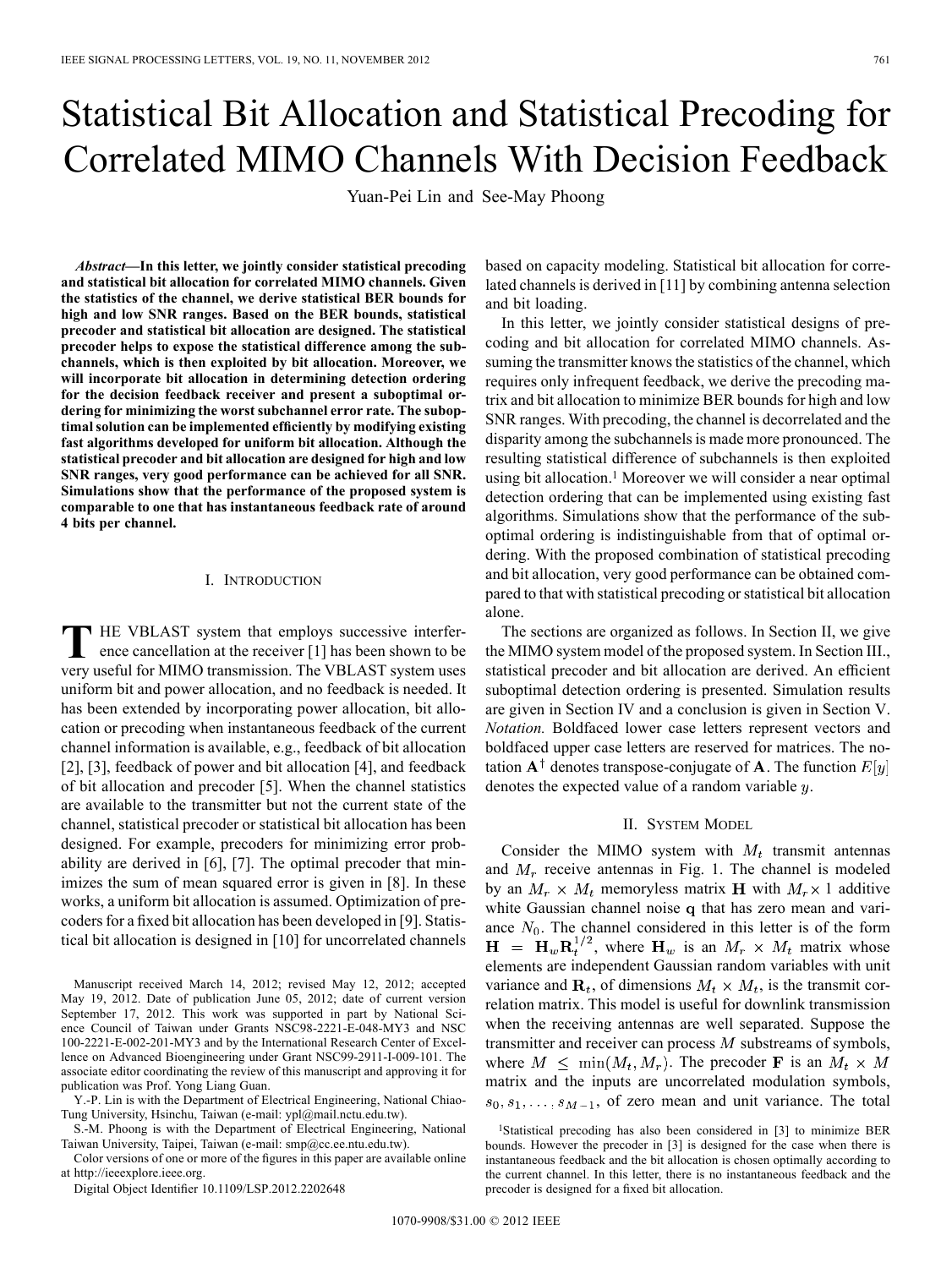

Fig. 1. MIMO system with  $M_t$  transmit antennas and  $M_r$  receive antennas.

transmission power  $E[\mathbf{x}^\dagger \mathbf{x}]$  is  $P_t$ . The decision feedback receiver is zero forcing.

## III. STATISTICAL BIT ALLOCATION AND PRECODER

In this section, we will consider statistical designs of bit allocation and precoder. Assuming the inputs  $s_k$  are  $b_k$ -bit QAM symbols, the number of bits transmitted per channel use  $R_b$  is thus  $\sum_{k=0}^{M-1} b_k$ . The kth symbol error rate (SER) is well approximated by [12]:

$$
SER_k = 4(1 - 2^{-b_k/2})Q\left(\sqrt{\frac{3}{(2^{b_k} - 1)\sigma_{e_k}^2}}\right) \qquad (1)
$$

where  $Q(y) = 1/\sqrt{2\pi} \int_{y}^{\infty} e^{-t^2/2} dt$ ,  $y \ge 0$ , and  $\sigma_{e_k}^2$  is the variance of the subchannel error  $e_k = \hat{s}_k - s_k$ . When Gray code is used, the  $k$ th subchannel BER can be approximated by  $BER_k \approx SER_k/b_k$ . Then the average BER of the M subchannels is

$$
BER \approx \frac{1}{R_b} \sum_{k=0}^{M-1} b_k BER_k \approx \frac{1}{R_b} \sum_{k=0}^{M-1} SER_k.
$$
 (2)

For the convenience of derivation, we define the function  $f(y) = Q(1/\sqrt{y}), y > 0$ . The function  $f(y)$  is monotonically increasing and it can be verified that it is convex for  $y \leq 1/3$  and concave for  $y > 1/3$ . Using  $f(\cdot)$ , we have  $\overline{SER}_k = 4(1 - 2^{-b_k/2})f((2^{b_k} - 1)\sigma_{e_k}^2/3)$ . In the following, we discuss the high-SNR case and the low-SNR case separately.

Consider the case the SNR is low so that all subchannels are operating in the concave region of  $f(\cdot)$ . In this case  $SER_k$ is a concave function of  $\sigma_{e_k}^2$  for a given bit allocation. Using Jensen's inequality  $E[SE\tilde{R}_k(\sigma_{e_k}^2)] \leq SER_k(E[\sigma_{e_k}^2])$ , we have

$$
E[SER_k] \le 4(1 - 2^{-b_k/2})f\left(\frac{1}{3}(2^{b_k} - 1)\overline{\sigma}_{e_k}^2\right) \tag{3}
$$

where  $\overline{\sigma}_{e_k}^2 = E[\sigma_{e_k}^2]$  is the kth error variance averaged over the channel H. Then  $E[BER]$ , the BER in (2) averaged over the channel, has the upper bound

$$
\phi = \frac{1}{R_b} \sum_{k=0}^{M-1} 4(1 - 2^{-b_k/2}) f\left(\frac{1}{3} (2^{b_k} - 1) \overline{\sigma}_{e_k}^2\right). \tag{4}
$$

Assume the transmission rate is high and  $b_k$  is large enough so that  $1 - 2^{-b_k/2} \approx 1$  and  $2^{b_k} - 1 \approx 2^{b_k}$ , then  $\phi$  can be approximated by  $\phi \approx (4/R_b) \sum_{k=0}^{M-1} f((1/3)2^{b_k} \overline{\sigma}_{e_k}^2)$ . The concavity of  $f(\cdot)$  implies

$$
\phi \approx \frac{4}{R_b} \sum_{k=0}^{M-1} f\left(\frac{2^{b_k}}{3} \overline{\sigma}_{e_k}^2\right) \le \frac{4M}{R_b} f\left(\frac{1}{3M} \sum_{k=0}^{M-1} 2^{b_k} \overline{\sigma}_{e_k}^2\right) \triangleq \phi_0.
$$
\n
$$
= M - 1 \tag{5}
$$

Using  $\sum_{k=0}^{M-1} b_k = R_b$ , the arithmetic mean-geometric mean inequality and also the monotone increasing property of  $f(\cdot)$ , we can bound  $\phi_0$  by

$$
\phi_0 \ge \frac{4M}{R_b} f\left(\frac{1}{3} 2^{R_b/M} \prod_{k=0}^{M-1} \overline{\sigma}_{e_k}^{2/M}\right) \triangleq \phi_1. \tag{6}
$$

The equality in (6) holds if and only if  $2^{b_k} \bar{\sigma}_{e_k}^2$  are of the same value for all  $k$ . This requires

$$
b_k = \frac{1}{M} \sum_{\ell=0}^{M-1} \log_2(\bar{\sigma}_{e_\ell}^2) - \log_2(\bar{\sigma}_{e_k}^2) + \frac{R_b}{M}.
$$
 (7)

In this case, the inequality in (5) also becomes an equality and thus  $\phi \approx \phi_1$ , a quantity that is independent of bit allocation. Note that the bound  $\phi_1$  depends on the product  $\prod_{k=0}^{M-1} \bar{\sigma}_{e_k}^2$ , which can be bounded in terms of the eigen values of  $\mathbf{R}_t$  [3] when reverse detection ordering is used. Let the eigen decomposition of  $\mathbf{R}_t$  be  $\mathbf{U}_t \mathbf{\Lambda}_t \mathbf{U}_t^{\mathsf{T}}$ , where  $\mathbf{\Lambda}_t$  is a diagonal matrix with diagonal elements  $\lambda_{t,i}$  ordered by  $\lambda_{t,0} \geq \lambda_{t,1} \geq \cdots \lambda_{t,M_t-1}$ . Assume  $\lambda_{t,M-1} > 0$  and  $M_r > M$ , then  $\prod_{k=0}^{M-1} \bar{\sigma}_{e_k}^2$  is bounded by

$$
\prod_{k=0}^{M-1} \bar{\sigma}_{e_k}^2 \ge \prod_{k=0}^{M-1} \frac{N_0}{\frac{P_t}{M}} (M_r - k - 1)^{-1} \lambda_{t,k}^{-1}.
$$
 (8)

The above inequality becomes an equality when we choose  $\mathbf{F} =$  $\sqrt{P_t/MU_{t,M}}$ , where  $U_{t,M}$  is the submatrix of  $U_t$  that consists of the first M columns of  $U_t$ . Using (8), we have  $\phi_1 \ge \phi_2$ , where

$$
\phi_2 = \frac{4M}{R_b} f\left(\frac{1}{3} 2^{R_b/M} \frac{N_0}{\frac{(M_r - k - 1)P_t}{M}} \prod_{k=0}^{M-1} \lambda_{t,k}^{-1/M}\right). \tag{9}
$$

Therefore we have  $\phi \approx \phi_2$  when **F** is chosen as

$$
\mathbf{F} = \sqrt{\frac{P_t}{M}} \mathbf{U}_{t,M} \tag{10}
$$

and bits allocated as in (7). The upper bound  $\phi_2$  is independent of the choices of bit allocation and precoder. On the other hand, when SNR is large enough so that all subchannels are operating in the convex region of  $f(\cdot)$ ,  $SER_k$  becomes a convex function of  $\sigma_{e_k}^2$ . We can apply Jensen's inequality  $E[SER_k(\sigma_{e_k}^2)] \geq$  $SER_k(E[\sigma_{e_k}^2])$ . Then the inequality in (3) is reversed and  $\phi$  in (4) is a lower bound of BER. In this case we would also like to have  $\phi$  minimized because BER cannot be small if  $\phi$  is large. Using an approach similar to that in the low SNR case, it can be verified that  $\phi$  is minimized if bit allocation is chosen according to (7) and precoder as in (10).

#### *A. Statistical Bit Allocation*

When  $\bf{F}$  is chosen as in (10), the channel is decorrelated and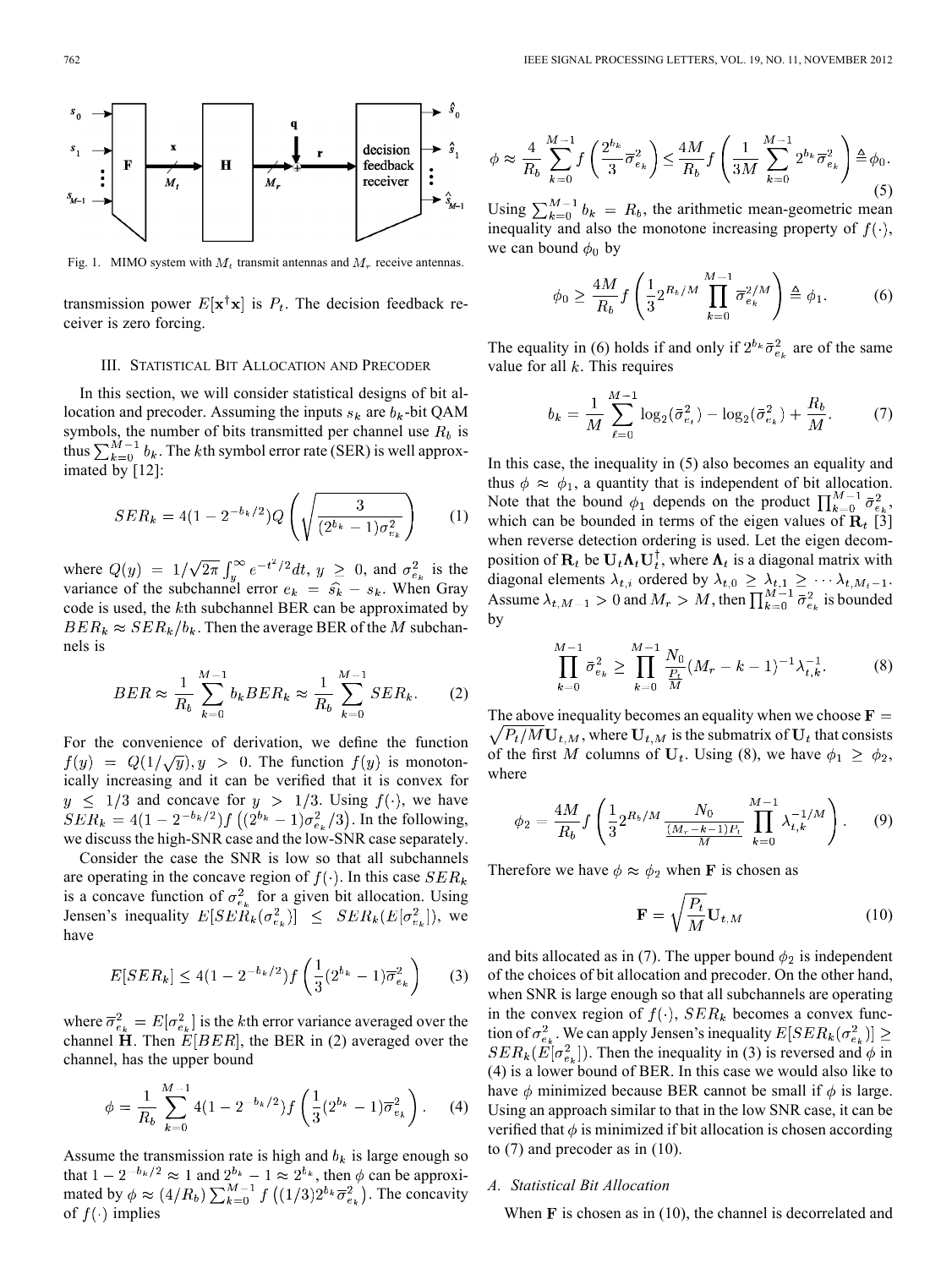$$
\bar{\sigma}_{e_k}^2 = \frac{N_0}{\frac{P_t}{M}} (M_r - k - 1)^{-1} \lambda_{t,k}^{-1}
$$

The statistical difference among the subchannels can then be exploited using bit allocation to have a lower error rate. The bit allocation formula in (7) in general yields real numbers. We can obtain integer bit allocation using the greedy algorithm [13]. This is because for a given precoder,  $\phi$  is a convex function of  $b_k$  and thus the greedy algorithm can be applied. Note that such a bit allocation is obtained under the assumption that all  $M$  subchannels are used. To remove the assumption, we can compute  $\phi_2$  in (9) for each  $M_0$  with  $0 < M_0 \leq M$ , where  $M_0$ is the number of subchannels used, and choose the one that has the smallest  $\phi_2$ .

#### *B. Detection Ordering*

The above derivation of statistical precoder and bit allocation is carried out for the case of reverse ordering. Given the precoder and bit allocation, the receiver can further optimize the detection ordering for the current channel. In the VBLAST system [1], the symbols are detected iteratively. In each iteration the symbol with the largest SNR is detected and its contribution is then removed from the received signal. Such a procedure is optimal in the sense that the worst subchannel SER is minimized. Many fast algorithms have been developed to determine the optimal ordering. The fastest known algorithm is the one given in [14]. However, when the subchannels are of different constellations, the SNR based ordering is no longer optimal; we need to take bit allocation into consideration. Let us approximate the SER in (1) as  $4Q\left(\sqrt{3\rho_k}\right)$ , where  $\rho_k = 1/(2^{b_k} - 1)\sigma_{e_k}^2$ is the normalized SNR [15] of the  $k$ th subchannel. With this approximation, the worst subchannel SER can be minimized by maximizing  $\min_k \rho_k$ . It is shown in [16] that  $\min_k \rho_k$  can be maximized if the ordering is such that the subchannel normalized SNR is maximized in each iteration. (Such an ordering was shown in [16] to be optimal for minimizing outage probability of capacity.) With some minor changes we can use the existing fast algorithms developed for VBLAST system to implement the decision feedback receiver. For example we can use the algorithm in [14]. In the first step of each iteration in [14], we find the subchannel with the smallest  $(2^{b_k} - 1)\sigma_{e_k}^2$  instead of the subchannel with the smallest  $\sigma_{e_{\ell}}^2$ . The rest of the steps can be carried out as usual. The complexity is almost the same as the original algorithm. Simulations show that the performance of such a suboptimal ordering is indistinguishable from that of an optimal ordering that is obtained through an exhaustive search.

## IV. SIMULATION EXAMPLE

The exponential correlation model [17] is used to generate the random channel, in which the Hermitian matrix  $\mathbf{R}_t$  is given by  $[\mathbf{R}_t]_{mn} = \gamma^{n-m}$ , for  $0 \leq m \leq n \langle M_t, \text{ where } \gamma \text{ is }$ the correlation coefficient between neighboring antennas. In the following Monte Carlo simulations,  $M_r = 6$ ,  $M_t = 4$ ,  $R_b = 8$ ,  $M = 4$ , and 10<sup>6</sup> channel realizations are used.

The BER of the proposed *stat*istical Bit allocation and Precoding system (statBP) is shown in Fig. 2 for correlated channels with  $\gamma = 0.3, 0.5$  and 0.7, respectively. Applying the



Fig. 2. BER performance for (a)  $\gamma = 0.3$ , (b)  $\gamma = 0.5$ , and (c)  $\gamma = 0.7$ .

greedy algorithm for each of these three cases, we obtain the bit allocation respectively as  $(3, 3, 2, 0)$ ,  $(4, 3, 1, 0)$ , and  $(5, 1, 0)$ 3, 0, 0). The bit allocation is more skewed for more a correlated channel. We have shown the BER performance of the statBP system for three different orderings: VBLAST, suboptimal and optimal orderings. With VBLAST ordering, the symbols are detected using the SNR criterion as in the VBLAST